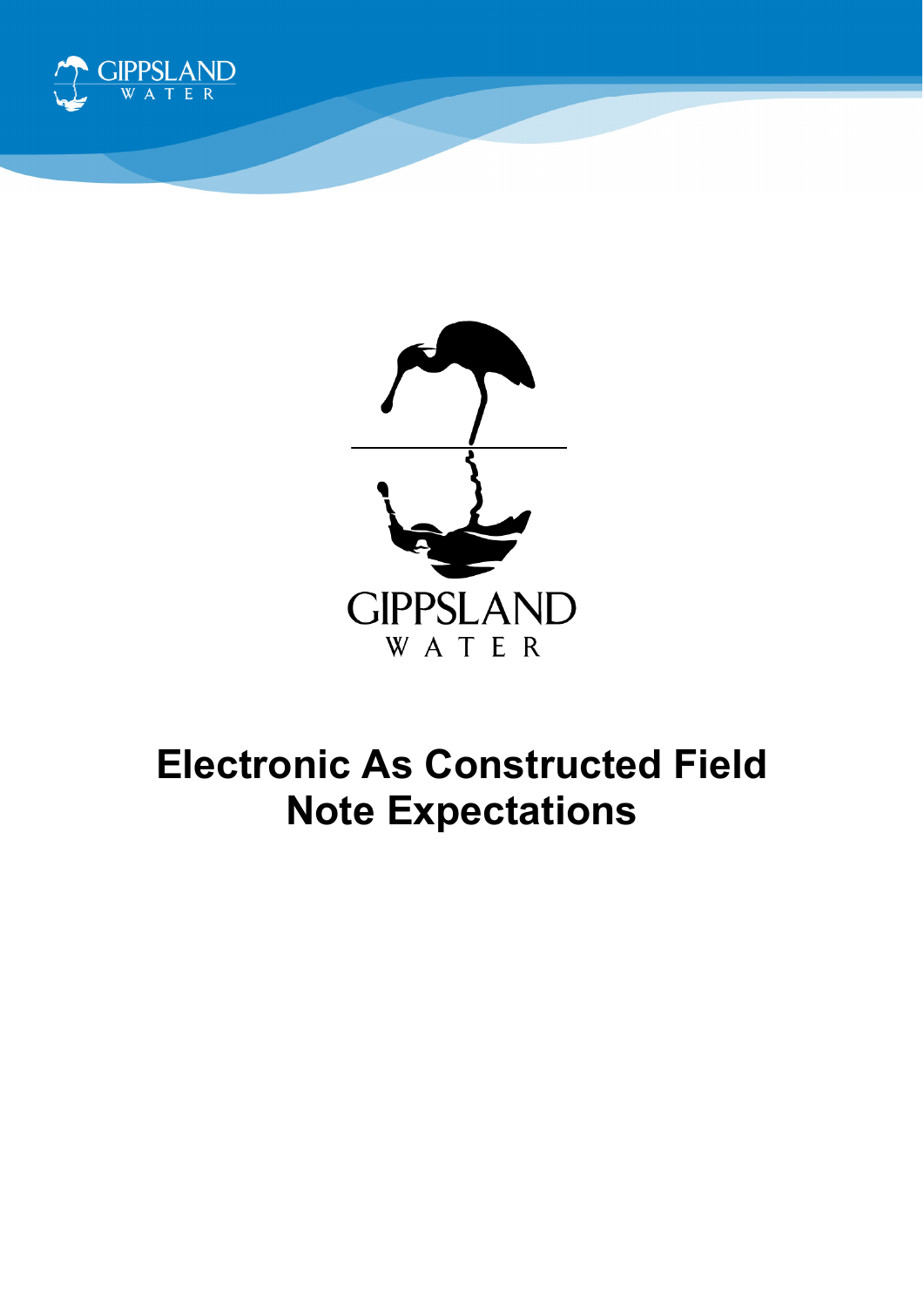## **STATEMENT AND PURPOSE**

The intention of this document is to set out the basic rules of what is required on a sewer and/or water field note. It is by no means an exhaustive list, but more deals with common queries Gippsland Water receives from accredited pipelayers and design consultants. The field notes must be submitted as a legible PDF document.

## Sewer Field Note

### Title naming convention

Only title lots that are being directly serviced via a Property Connection (PC) or where the sewer main passes through the land (Lot, Road, Reserve etc). – eg SEWER - LOT 1 2 3 4 5 SMITH STREET TRARALGON - PS707707 S.PDF

#### *\* must be titled LOT, not LOTS.*

If affected lots are on two or more different streets, label as SEWER – LOT 1 2 3 4 5 SMITH STREET LOT 7 8 9 10 11 BOB CRESCENT TRARALGON PS707707 S.PDF

Detail

- All lots both serviced by the main and fronting the main must be shown and labelled, along with street names and offsets from title boundary.
- Should focus on that particular length of sewer main from downstream structure to the next structure directly upstream only.
- The alignment of the sewer main that enters the upstream structure and exits the downstream structure must also be shown.
- All lots that are serviced by length of main to be shown, along with any lots the main passes through but doesn't service **and** any lots adjacent to the main (this helps show the relationship of the land with respect to the sewer main) with affected streets labelled.
- All future lots are to be labelled as **Future Lot**, with title boundaries shown as a dashed line (to show as being indicative) as opposed to a solid line.
- Offset of sewer main, in relation to title boundaries.
- North arrow must be shown
- All appropriate boxes around the detail and property connections columns must be filled in.

#### Cheat sheet

#### **Standard abbreviations to be used against chainages:**

| <b>SPS</b> | Sewer Pump station            |
|------------|-------------------------------|
| мн         | Maintenance hole              |
| ΜS         | Maintenance shaft             |
| <b>TMS</b> | Terminal maintenance shaft    |
| МC         | Maintenance chamber           |
| DE         | Dead end                      |
| <b>PC</b>  | <b>Property connection</b>    |
| SqJ        | Square junction               |
| <b>OB</b>  | Oblique bend                  |
| т          | Title boundary/peg            |
| F          | Fence                         |
| СR         | Dangerous service crossing    |
| IO         | Inspection opening            |
| FSL        | <b>Finished surface level</b> |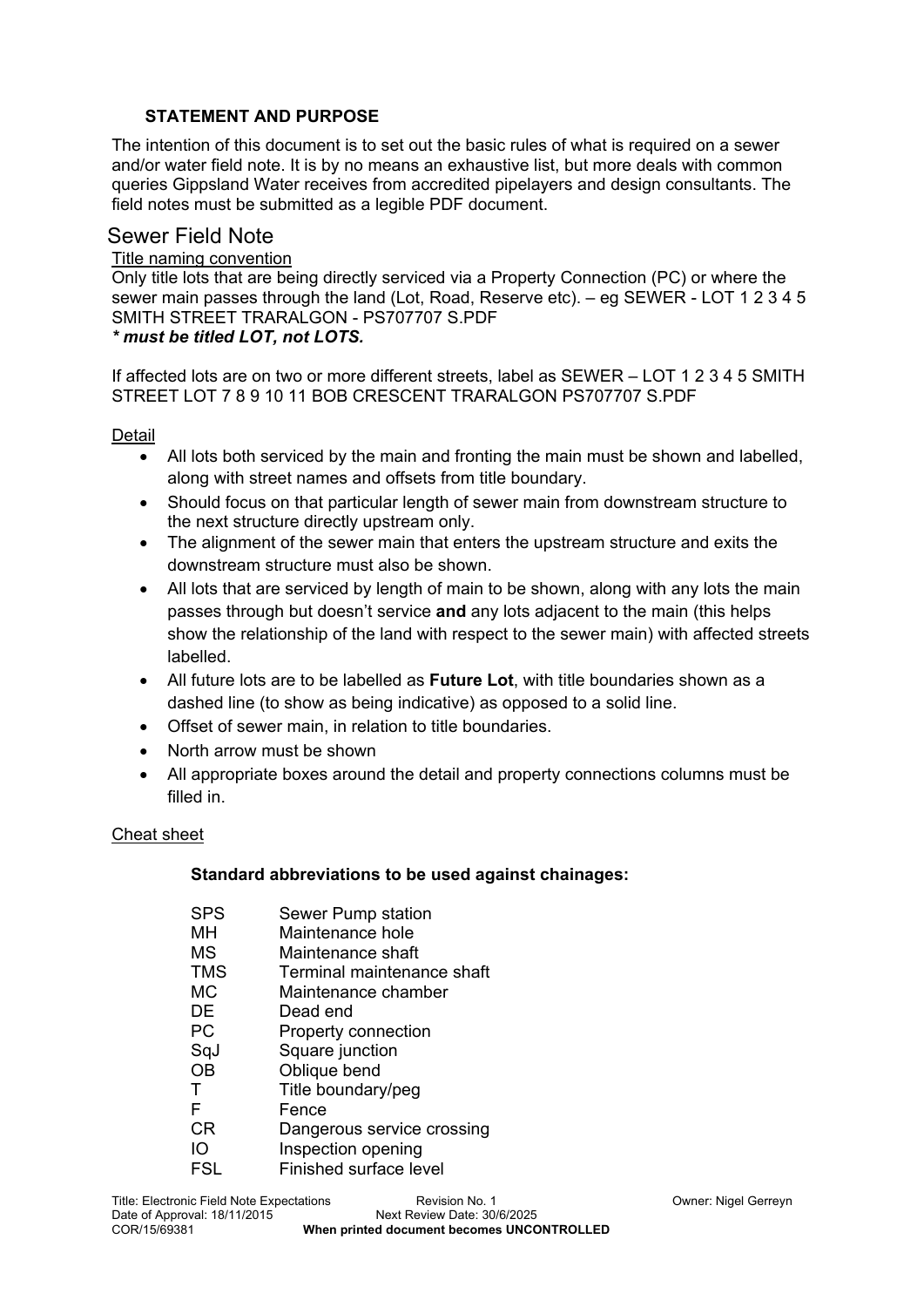Property Connections table relates to offsets and depth of property connection branches.

Length to J.U. – means length to jump up, measured from the sewer main/structure to the vertical riser of the property connection.

Length to OB. – means length to oblique bend, measured from the sewer main/structure to bend in PC.

Length to E.P. means length to the end point of the property connection, measured from the sewer main/structure to the end of the PC. This is where the licensed plumber connects the sanity drain.

Rise (J.U.) – means how far the jump up rises above the invert of the sewer main. Invert of Point – means invert level of the sewer point.

AHD – means Australia Height Datum.

N.S.L. (Point) – means natural surface level at the point, in Australian Height Datum. Type – means type of PC ie. 2A, 4A etc.

Other – any other details that might be relevant, ie. depth of JU if 2A/4A, size of stub for future main extension, PC diameter if >DN100 etc.

# Water Field Notes

#### Title naming convention

Only lots that are being serviced by the main are to be titled – eg. WATER – LOT 1 2 3 13 57 JENKINS AVENUE TRARALGON - PS322156 T.PDF *\* must be titled LOT, not LOTS.*

#### Detail

- All lots both serviced by the main and fronting the main must be shown and labelled, along with street names and offsets from title boundary.
- Scale should be easily readable if printed on A4 sized paper.
- Does not have to be drawn to scale (Try not to show too much info though).
- Size of water main and material used for each section of pipe.
- Offset of surface covers of hydrants & sluice valves from title boundary.
- Offset of water main to title boundary.
- North arrow.